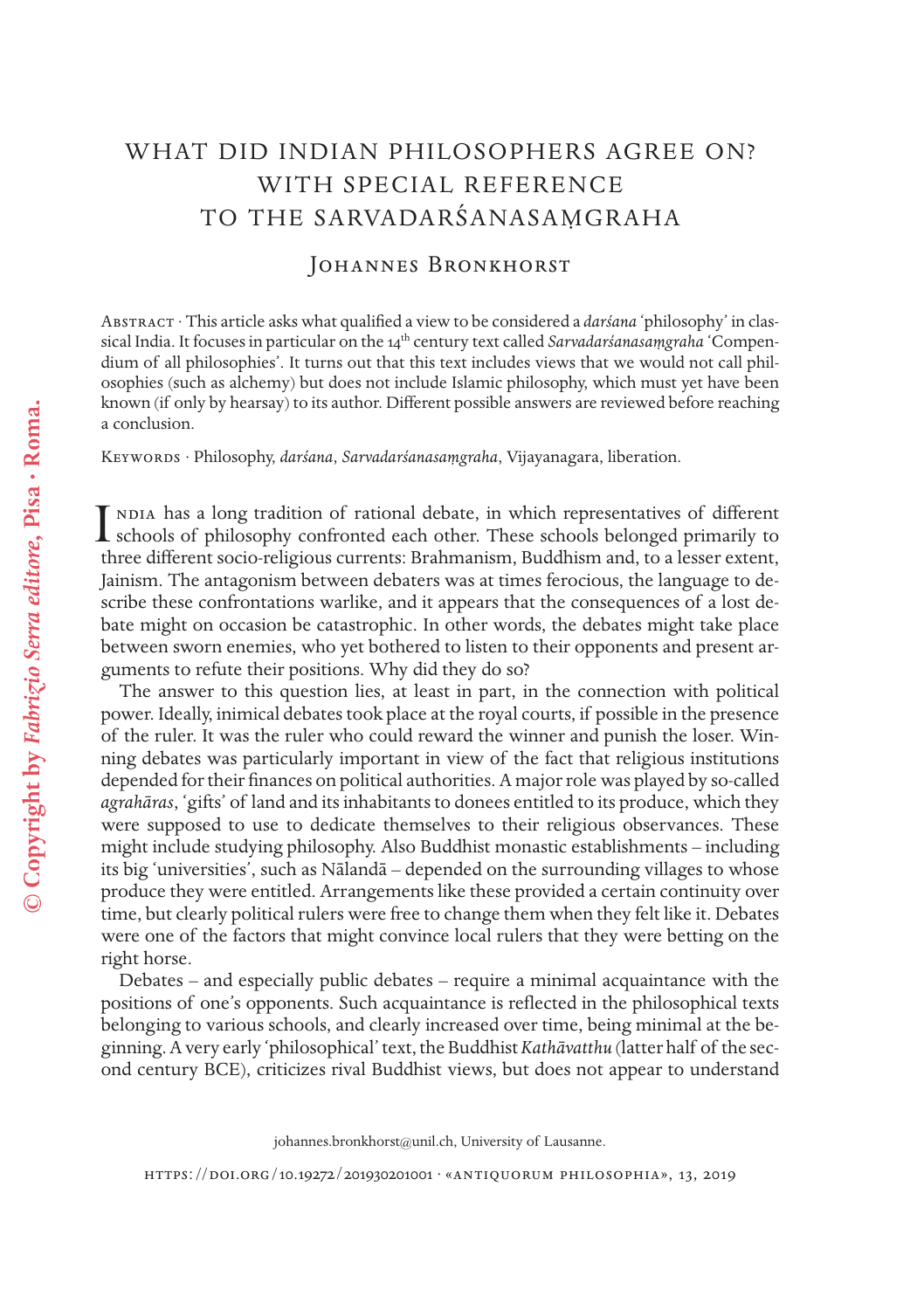#### 12 JOHANNES BRONKHORST

them at all.<sup>1</sup> Also in the following centuries, roughly until the sixth century of the Common Era, Buddhist texts were mainly concerned with rival Buddhist views, about which they were now better informed, but they only rarely mentioned Brahmanical schools of thought; Brahmanical texts of that period returned the compliment by ignoring Buddhist views. It is only from the middle of the frst millennium CE onward that philosophical texts fully engage with each other. To quote Eltschinger (2012: 60 n. 143):

With a few exceptions (Āryadeva's *Catuḥśataka*, the pseudo-Nāgārjuna's *Vaidalyaprakaraṇa*, discussions scattered throughout Vasubandhu's *Abhidharmakośabhāṣya*), the Buddhists start criticising Brahmanical (and sporadically Jaina) philosophies systematically during the frst half of the sixth century, or slightly earlier in the case of Dignāga (Dignāga, Dharmapāla, Dharmakīrti, Bhāviveka, Guṇamati, *Sagāthaka* of the *Laṅkāvatārasūtra*, etc.). The same seems to hold true of the Brahmanical philosophers' critique of Buddhist doctrines (*Nyāyabhāṣya* and *Nyāyavārttika*, *Vṛttikāragrantha* and especially [*Ślokavārttika*], *Yuktidīpikā*). More generally, sustained philosophical confrontation between Buddhists and non-Buddhists starts to be refected in extant philosophical literature from the beginning of the sixth century onwards.

It is also from this period onward that a new type of text comes into being: surveys of different philosophies.<sup>2</sup> By their nature, these texts concentrate on what different philosophies do *not* agree on. However, by presenting those philosophies together, they also reveal what they have in common, at least from the point of view of the authors of these surveys. In the present article I will consider one of these texts in particular: the *Sarvadarśanasaṃgraha* 'Compendium of all philosophies', a presentation of sixteen philosophies in sixteen chapters.

The *Sarvadarśanasaṃgraha* was composed toward the end of the fourteenth century, in the still young Vijayanagara Empire, situated in the south of the subcontinent. The text claims to have been composed by Mādhava the son of Sāyaṇa, but there are reasons to think that it was composed by the son – called Cannibhaṭṭa – of this Mādhava's teacher Sarvajñaviṣṇu. Moreover, it is possible or even probable that the fnal chapter, on Śaṅkara's philosophy, had been composed by someone else.<sup>3</sup> Whatever the details, the *Sarvadarśanasaṃgraha* originated in surroundings that were close to royal power: both Sāyaṇa and his older brother Mādhava (diferent from Sāyaṇa's son of that name) had intimate links to the court.<sup>4</sup>

This last detail is not without signifcance. At the time of the Vijayanagara Empire, Islam had made major inroads into India, and various neighbouring rulers who were Muslims threatened its very existence. Indeed, its capital was going to be completely destroyed some two centuries later, after those neighbours had beaten its army. Islam was therefore hardly unknown to the intellectuals of the Vijayanagara Empire. And yet, the *Sarvadarśanasaṃgraha* completely ignores it. Assuming that its author knew that there was intellectual life also in Islam, how would he justify this omission?

The example of Islam suggests that there are views not dealt with in the *Sarvadarśa nasaṃgraha* that may yet have been known to its author. Does it merely mean that he did not agree with them? The answer must be *no*, for his book is full of ideas with

<sup>&</sup>lt;sup>1</sup> BRONKHORST 1993.

<sup>&</sup>lt;sup>2</sup> Mainly composed by Mādhyamika Buddhists, Śvetāmbara Jainas and Advaita Vedāntins; see HALBFASS 1988, pp. 350-351, Qvarnström 1999, pp. 174. Qvarnström (1999, pp. 176) draws attention to an earlier doxography, Āryadeva's *Skhalitapramathanayukti-hetusiddhi* (English translation by Clark & Jamspal 1979), but this one is of an altogether different genre. <sup>3</sup> BRONKHORST forthcoming. <sup>4</sup> See, *e.g.*, GALEWICZ 2009.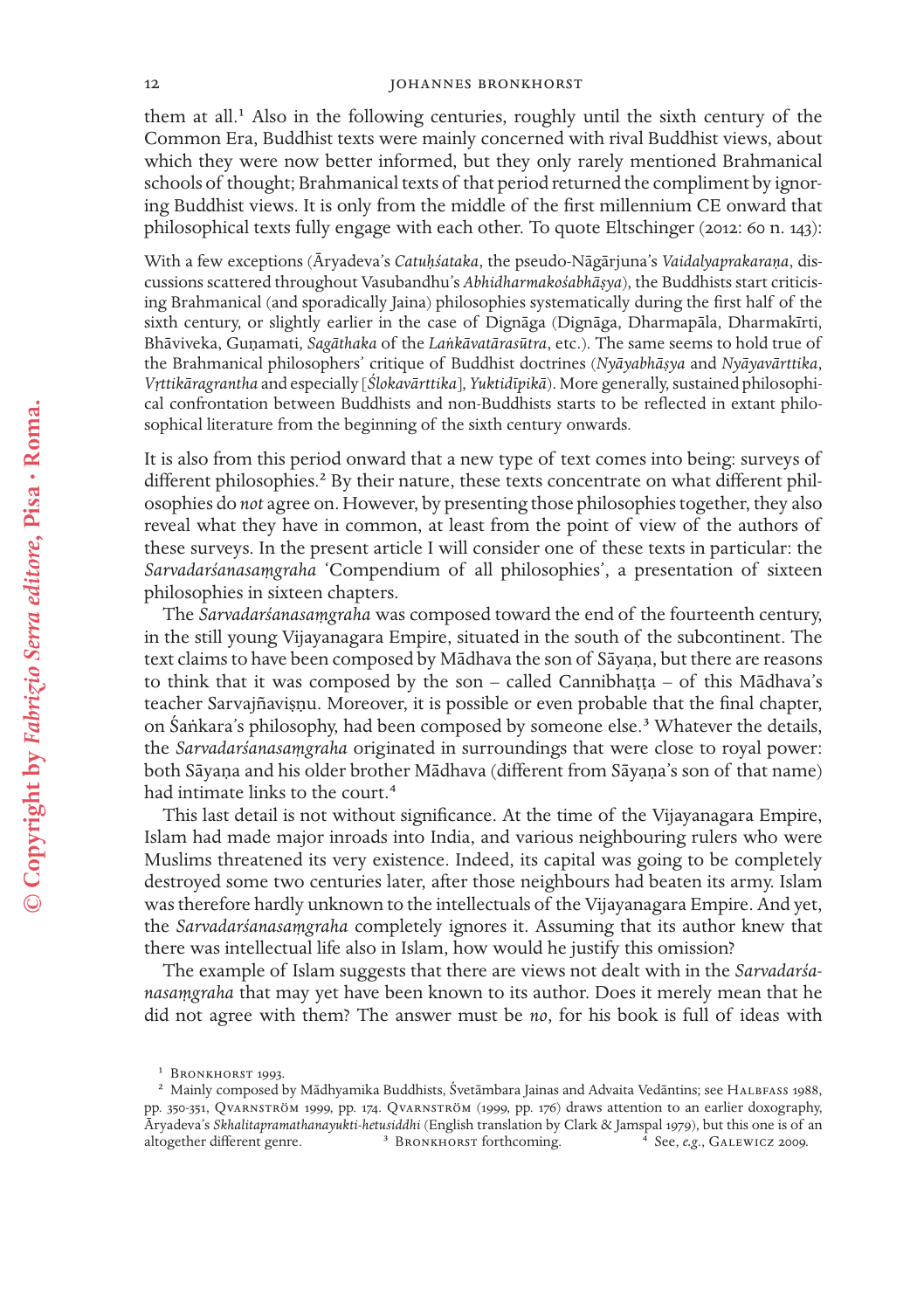which he did not agree. In an important sense, he did not agree with any of the philosophies he described, with the exception of Advaita Vedānta (the chapter on which may not even be by his own hand). What qualifed all these philosophies to be included in his book? Since its title proclaims that it deals with *all* philosophies, we must perhaps reformulate this question: What qualifed a view to be considered a philosophy, a *dar śana*? This is the question to be addressed in this article.

Let us consider some possibilities (most of which we will refute below):

- Philosophies associated with other religions do not count as *darśana*.
- Philosophies produced or adhered to in politically inimical states do not count as *darśana*.
- Philosophies produced by thinkers belonging to a lower social class do not count as *darśana*.
- A *darśana* is and has to be expressed in Sanskrit.
- Only old traditional systems of thought can be accepted as *darśana*s.
- Only systems of thought that accept the authority of the Veda and/or Purāṇas can be *darśana*s.
- *Darśana*s accept the succession of time cycles.
- *Darśana*s aim at liberation.

Let us look at these points one by one.

## 1. Religious Affiliation

This is perhaps the most natural way to try to explain what is and what is not included in the *Sarvadarśanasaṃgraha*. Most of its philosophies, one might be tempted to think, are Hindu philosophies. Indeed, we have the testimony of perhaps the frst Muslim visitor to India to take a serious interest in its religious and philosophical traditions, Al-Bīrūnī, who commented several centuries before the composition of the *Sarvadarśa nasaṃgraha* that «we believe in nothing in which they believe, and *vice versa*» (Sachau 1888, p. 19). We may assume that the author of the *Sarvadarśanasaṃgraha* had similar ideas about Muslim beliefs (if he had any information about them at all). The question is whether he considered those beliefs more diferent from his own than the philosophies of Buddhism and Jainism and the philosophy of Cārvāka, which he yet included in his compendium, and if so, why.<sup>1</sup> What is more, it is not even obvious that he looked upon the schools discussed in the other chapters as being part of one religion, as being diferent expressions of 'Hinduism'. The view according which the Vijayanagara Empire was a defensive bulwark of Hinduism against the onslaught of Islam has been shown to be overdrawn.2 The Vijayanagara Empire, for example, sometimes supported Islam, and this was not felt as a contradiction.<sup>3</sup> Moreover, the religious traditions known

<sup>1</sup> Romila Thapar's (2018, p. 147-148) claim that «the author of the compendium [*i.e.* the *Sarvadarśanasaṃgraha*], Madhavacharya, states that although he personally did not subscribe to the Lokayata philosophy, others did, and so it had to be given recognition», besides overlooking the fact that this author did not subscribe to most of the philosophies in his book, does not explain why Muslim thought is not even mentioned.

<sup>&</sup>lt;sup>2</sup> See LYCETT & MORRISON 2013.

<sup>3 «</sup>The early ffteenth-century court seems to have actively supported Islam, a fact made evident in Ahmad Khan's having dedicated the founding of a mosque in the capital city to his patron Devarāya II» (Stoker 2016, p. 188, with a reference to Verghese 1995, p. 126). Olle Qvarnström's (1999, p. 176) conjecture that «[the presence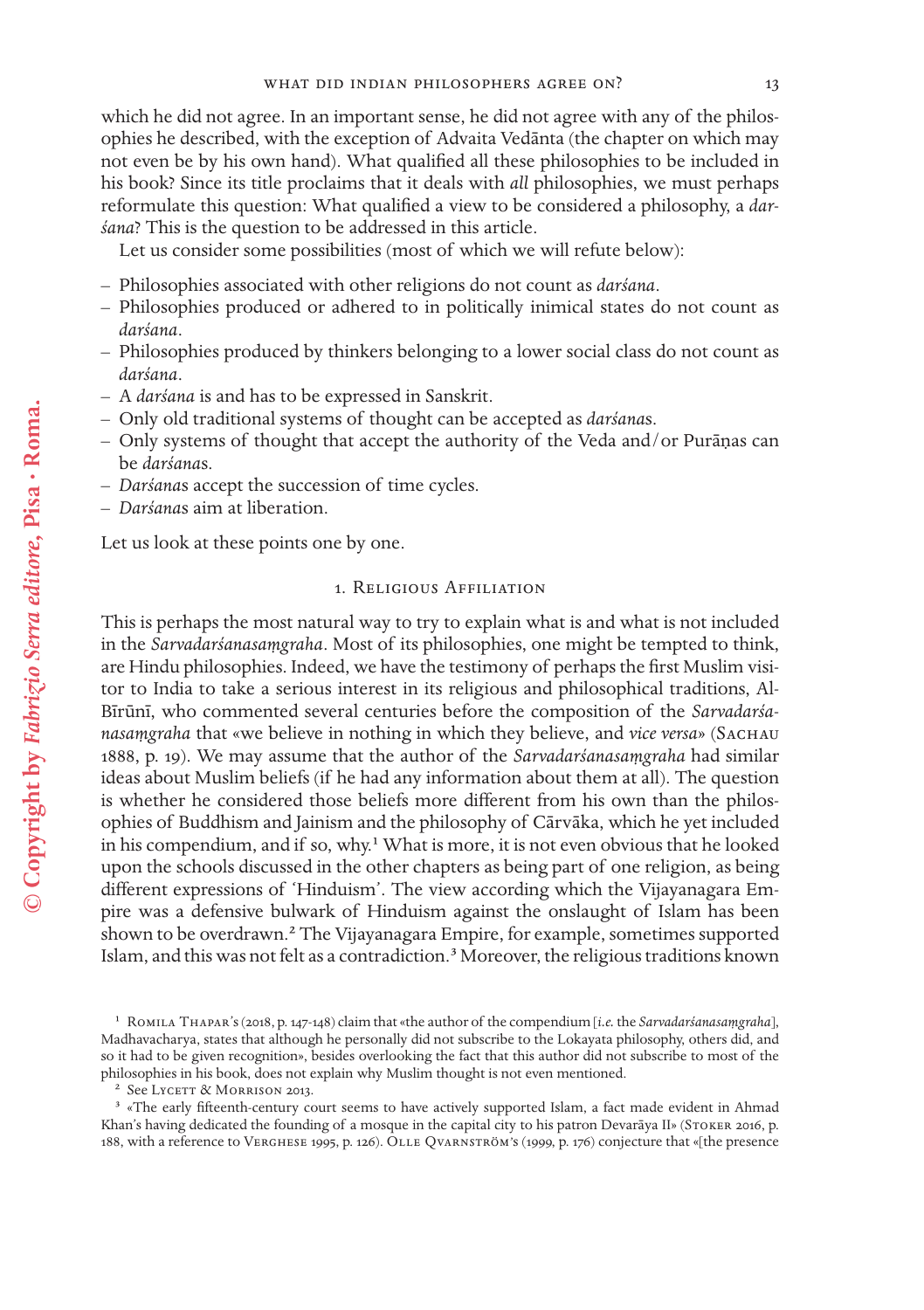#### 14 JOHANNES BRONKHORST

from inscriptions at Vijayanagara are not in close correspondence with the philosophies described in the *Sarvadarśanasaṃgraha*. The chapter headings of a study of these inscriptions (Verghese 1995) give a good impression of those religious traditions: Śaivite traditions (ch. 2); the Narasiṃha cult (ch. 3); the Rāmāyaṇa tradition (ch. 4); Kṛṣṇa and Viṭhala cults (ch. 5); Śrī-Vaiṣṇava traditions from the Tamil country (ch. 6); minor cults and popular religion (ch. 7); temples and festivals (ch. 8); ascetics, maṭhas and agrahāras (ch. 9); non-Hindu religions (ch. 10). From among these, the following are *not* dealt with in the *Sarvadarśanasaṃgraha*: the Narasiṃha cult; the Rāmāyaṇa tradition; the Kṛṣṇa and Viṭhala cults; the minor cults and popular religion (Harihara, Caturviṃśatimūrtis and Daśāvatāras of Viṣṇu, goddesses, Hanumān, Nāgas, Satīs and heroes); temples and festivals; maṭhas and agrahāras. From among this list, only Śaivaism, Śrī Vaiṣṇavism and some non-Hindu religions (Buddhism and Jainism) are dealt with, primarily in their most philosophical shape. Devotion (*bhakti*) appears here and there, most prominently in the chapter on the philosophy of Rāmānuja, where devotion is central.

# 2. Veda and Purāṇas

We can be brief about acceptance of the authority of the Veda as a requirement for being a *darśana* in the *Sarvadarśanasaṃgraha*. It is not. The inclusion of the Buddhist and Jaina philosophies as well as the philosophy of Cārvāka shows this sufficiently. For the author of the *Sarvadarśanasaṃgraha*, also thinkers who rejected the authority of the Veda could produce *darśanas*, worthy of inclusion in his survey.<sup>1</sup>

The same can be said about the Purāṇas, which played a unifying role in the making of Hinduism (Bisschop 2018). They are not frequently referred to in the *Sarvadarśa nasaṃgraha*, not even in the 'Hindu' chapters. The most striking exception is chapter fve, which presents the philosophy of Madhva. Unfortunately, many of the so-called references to diferent Purāṇas in this chapter are not real references at all: Madhva invented them, as Roque Mesquita (2007) has shown. The other chapters sporadically refer to a Purāṇa. Where identifable, all these references appear to be to one Purāṇa: the *Viṣṇu Purāṇa*. A passage in the fnal chapter suggests, moreover, that its author (who appears to be diferent from the author of the preceding ffteen chapters) looked upon this Purāṇa as *śruti*, *i.e.* as a Vedic text with Vedic authority.2

#### 3. Political Considerations

One might think that Islamic thought is ignored in the *Sarvadarśanasaṃgraha* because it was associated with political entities, *i.e.* neighbouring Muslim states, that threatened the existence of the Vijayanagara Empire. This would not be correct. The *Sarvadarśa -*

of Islam] may have functioned as an incentive to the composition of doxographies introducing one's own philosophy (and others') to adherents of an ideology that was far more foreign than those with which it had coexisted in the past and that had not posed any immediate threat, either in a political or a religious sense» may therefore have to be read with caution.

<sup>1</sup> The *Sarvadarśanasaṃgraha* does not even distinguish between *āstika* philosophies that are Vedic, and *nāstika* ones that are non-Vedic; it appears to consider Pūrva-Mīmāṃsā a *nāstika* philosophy. See Bronkhorst forthcoming a.

<sup>2</sup> *Sarvadarśanasaṃgraha* (ed. Abhyankar) ll. 16.771-773 appears to present a verse that occurs in the *Viṣṇu Purāṇa* (5.17.14) as *śruti*. Some of the other chapters refer to the *Viṣṇu Purāṇa* by name.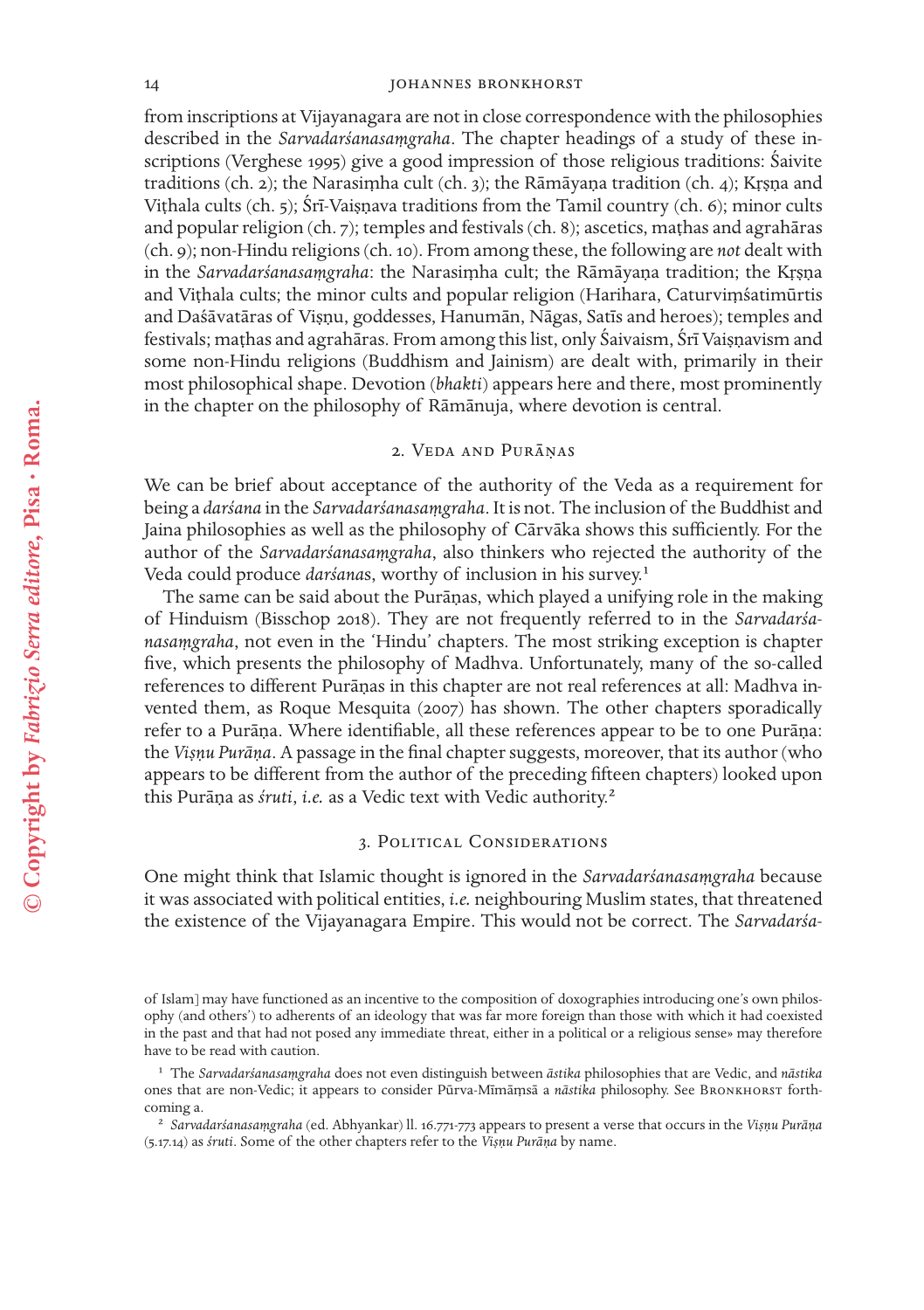*nasaṃgraha* says nothing that might support (or refute) this idea. Moreover, a more recent episode in the history of Vijayanagara shows that bellicose confrontation did not stand in the way of philosophical interaction. At the beginning of the sixteenth century CE, King Kṛṣṇadevarāya of Vijayanagara waged war with the state of Kaliṅga. In spite of this war, or perhaps because of it, the ruler of Kaliṅga sent Kṛṣṇadevarāya a philosophical work accompanied by the challenge that his court pandit refute it.<sup>1</sup> Philosophical confrontation was in this case an extension of political confrontation.

## 4. Social Class

The *Sarvadarśanasaṃgraha* does not say that only twice-born people may produce philosophy, and it seems unlikely that this was its silent presupposition. Some of the schools it represents were critical of the class-caste system, and some of its texts may have been composed by authors who were not twice-born. This applies to Buddhism, Jainism and to the philosophy of Cārvāka.

## 5. Sanskrit

The texts that are used or referred to in the *Sarvadarśanasaṃgraha* are all in Sanskrit. It seems reasonable to assume that the author of the *Sarvadarśanasaṃgraha* was convinced that there was no philosophy worth the name in languages other than Sanskrit and its cognates.<sup>2</sup> It seems equally probable that he could not read texts in languages too diferent from Sanskrit (such as Arabic or Persian, associated with Muslim culture). This does not necessarily mean that he thought other philosophies had to be inferior – *i.e.*, not *darśana*s – *because* they did not fnd expression in Sanskrit. He certainly does not say anything of the kind. What is more, he cites authors who also wrote in other languages than Sanskrit, as, for example, Veṅkaṭanātha (quoted l. 4.204; equally known as Vedānta Deśika), who also wrote in Tamil.<sup>3</sup> And his seventh chapter, which deals with the philosophy of the followers of Śiva (*śaivadarśana*), concerns what is better known by the name Śaiva-Siddhānta, which by that time had produced philosophical works in Tamil.4 Language in itself can hardly have been a condition for being considered a *darśana*. Having said this, it is good to remember that the Vijayanagara Empire appears to have emphasized the use of Sanskrit more than its predecessors. To quote Sheldon Pollock (2006, p. 337): «The Vijayanagara empire…saw a dramatic decrease in the production of expressive political inscription in Kannada (also in Telugu and Tamil), while a Sanskrit imperial idiom modestly reasserted itself».

## 6. Ancient Systems

It would be conceivable that the *Sarvadarśanasaṃgraha* started from the assumption that anything of philosophical value had been expressed ages ago, by the ancient sages

<sup>&</sup>lt;sup>1</sup> BRONKHORST, DIACONESCU & KULKARNI 2013.

<sup>&</sup>lt;sup>2</sup> He would then disagree with the following statement: «Indian philosophy has been written in many languages, including Pali, Prakrit, Sanskrit, Malayalam, Urdu, Gujerati, Tamil, Telugu, Bengali, Marathi, Persian, Kannada, Punjabi, Hindi, Tibetan, Arabic, and Assamese» (GANERI 2017, p. 1).

<sup>3</sup> Freschi 2018. The *Sarvadarśanasaṃgraha* refers to some specifc languages diferent from Sanskrit in its 15th chapter, where it mentions *karṇāṭagauḍalāṭabhāṣā* 'the languages of Karnataka, Bengal and Lāṭa'.

<sup>4</sup> Brunner 1981, p. 104.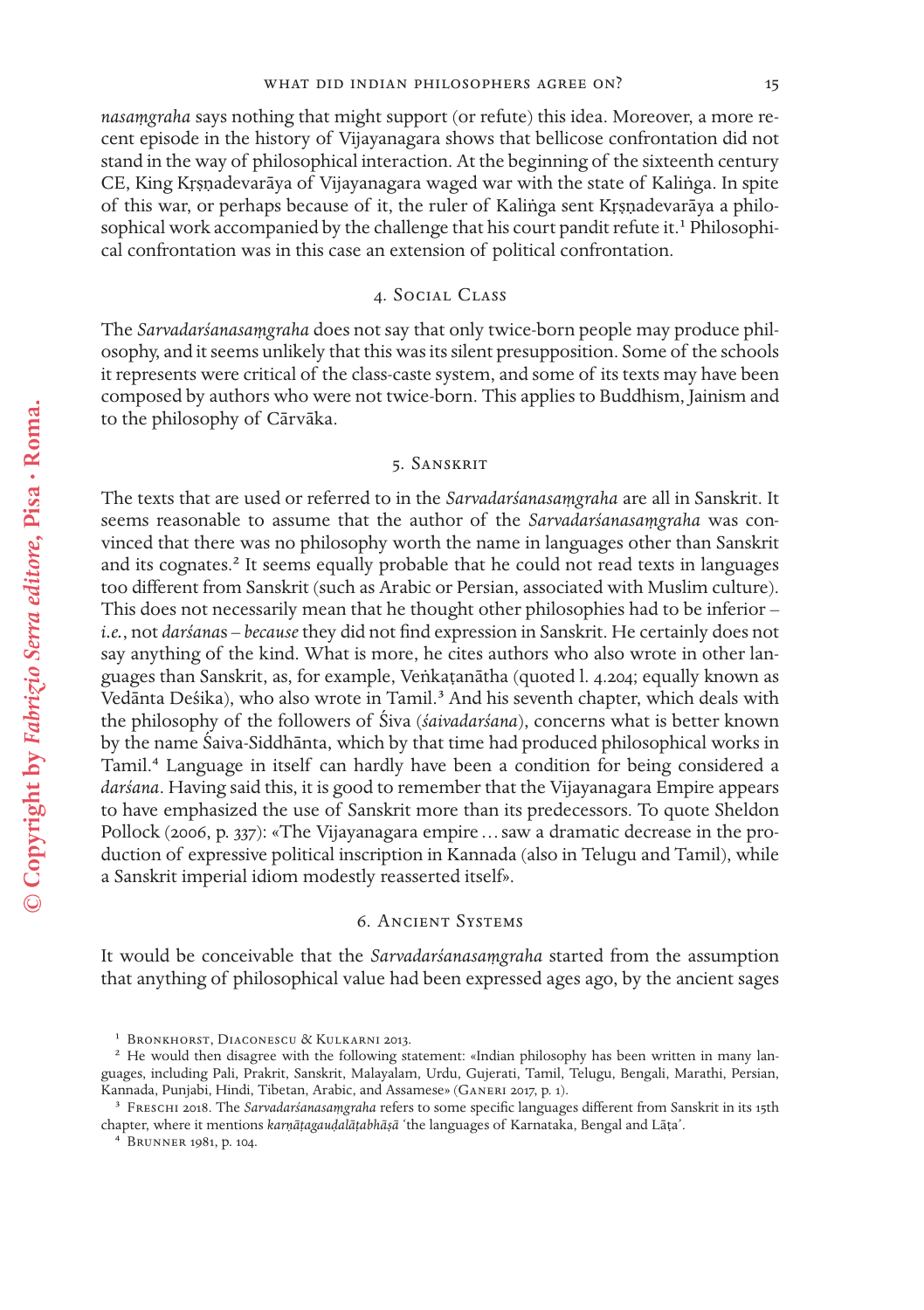## 16 JOHANNES BRONKHORST

whose names are connected with the fundamental texts of various schools.<sup>1</sup> This does not however appear to be the case. Some of the chapters carry the names of individuals who lived just a few generations before the author of the *Sarvadarśanasaṃgraha*, and who he knew were historical fgures belonging to a recent past. This is particularly true of the chapters called after Rāmānuja (no. 4) and Pūrṇaprajña (= Madhva; no. 5). Several modern scholars have been struck by this. Halbfass (1988, p. 353), for example, stated: «it is … remarkable that the Sarvadarśanasaṃgraha steers clear of the six-fold (as well as any other numerical) scheme, and also includes several doctrines that were considered quite modern at the time it was written. It is also interesting that this work makes a clear distinction between sectarian philosophies and the classical systems, setting the former alongside the latter as something new». Stoker (2016, p. 72) adds: «These [systems that were of relatively recent origin and often prevailed in the Sringeri Smārtas' milieu] would include chapters on Rāmānuja's thought, Madhva's thought, and several diferent systems of Śaivism». There was apparently place in the *Sarvadarśa nasaṃgraha* for recently developed philosophies. [A proviso must be added. Is it possible that the author of the *Sarvadarśanasaṃgraha* thought that these philosophies, though associated with recent names, had ancient roots? Stoker (2016, p. 77) points out that Madhva appears to say something of the kind: «In Madhva's Anuvyākhyāna 2.2, v. 549, a minicommentary on his own commentary on foundational Vedānta scriptures, the Brahma Sūtras, Madhva expresses the idea that all currents of thought are, like streams of water, beginningless».]2

# 7. Cyclical Nature of Time

One of the characteristics that most 'Hindu' sects share with Buddhism and Jainism is their belief in time cycles: long periods of time at the end of which the world begins all over again. It is tempting to think that the author of the *Sarvadarśanasaṃgraha* took this belief for granted in the philosophers he was willing to take seriously. This temptation is not justifed. Nowhere does the *Sarvadarśanasaṃgraha* mention this particular belief. What is more, while discussing the philosophy of Jaimini (= Pūrva-Mīmāṃsā; ch. 12), he quotes a verse from Kumārila's *Ślokavārttika* (7.366) that states that there is a beginningless and uninterrupted tradition of handing down Vedic knowledge from teacher to pupil,<sup>3</sup> which suggest that this particular school believed in an eternal and essentially unchanging world, not in time cycles.

#### 8. Liberation

There is, fnally, one topic that is referred to in most chapters of the *Sarvadarśana saṃgraha*: liberation. It is even mentioned in the frst chapter, dealing with the philos-

<sup>1</sup> This would agree with Qvarnström's (1999, p. 174) following observation: «The most salient [generic property of the diferent doxographical texts] is their lack of a historical *point d'appui*; the various philosophical strands are treated as once and for all fxed systems (*siddhānta*) and not as products of history…».

<sup>2</sup> A note specifes: *darśanānāṃ pravṛttatvān manda āśaṅkate punaḥ/ anādikālato vṛttāḥ samayāḥ hi pravāhataḥ*/ «The fool doubts that [the *darśana*s] are streams that fow in [real] time in a continuous way from time that is beginningless, because [he is confused] by the fact that the diferent *darśana*s are proclaimed [by specifc individuals]».

<sup>3</sup> *Sarvadarśanasaṃgraha* l. 12 140-141: *vedasyādhyayanaṃ sarvaṃ gurvadhyayanapūrvakam/ vedādhyayanasāmānyād adhunādhyayanaṃ yathā//* «All study of the Veda is preceded by a teacher's study, because Vedic study is always the same, like study today».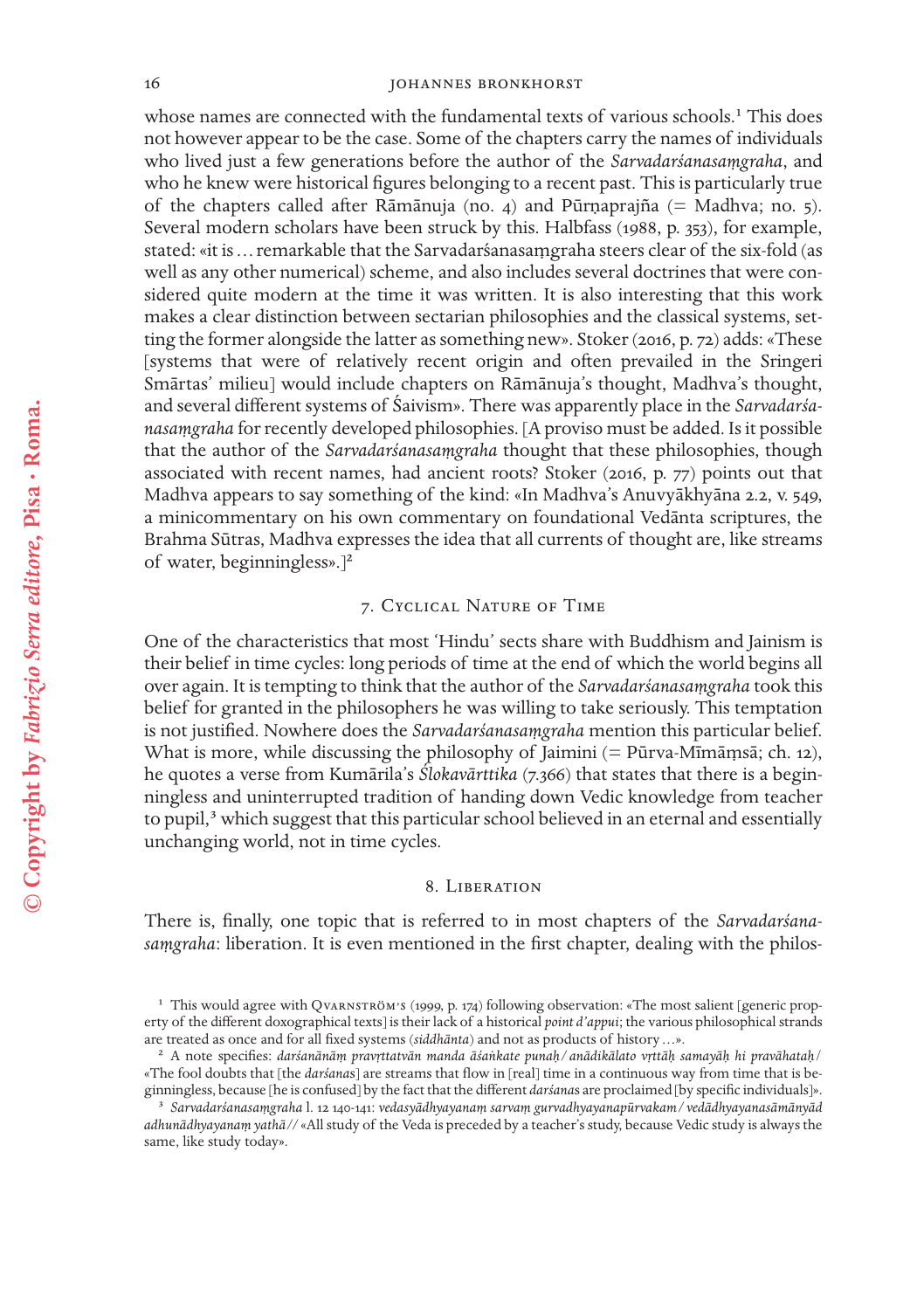ophy of Cārvāka, where its possibility is rejected.1 The chapter on Nyāya speaks of the belief that in the state of liberation there is complete annihilation of pain as established doctrine in all schools of thought (*sarvatantrasiddhāntasidddha*).2 This belief is here called *ghaṇṭāpatha*, lit. the chief road in a village, and therefore a or the central notion in all these philosophies. Liberation is mentioned only in passing in the chapter on Vaiśeṣika, but in a manner that indicates that the role of liberation (here: *nihśreyasa*) is taken for granted; indeed, the very frst lines of this chapter emphasize the role that knowledge of Vaiśeṣika plays on the path toward the end of sufering. It is not mentioned in chapter 8, on the philosophy of Pratyabhijñā, no doubt because the goal of this philosophy, identity with the Highest Lord, here plays the role that liberation plays in the other chapters. The only real exception is chapter 12, on Jaimini's philosophy, *i.e.* on Mīmāṃsā. And here one may suspect that the fundamental role of ritual Mīmāṃsā with respect to all schools of Vedānta – including the philosophy of Rāmānuja (ch. 4), the philosophy of Madhva (ch. 5) and the philosophy of Śaṅkara (ch. 16) – made it impossible to leave this school out.3 Moreover, ideas about liberation did enter ritual Mīmāṃsā, for example in the work of the commentator Kumārila Bhaṭṭa,<sup>4</sup> who is extensively referred to in the chapter on Jaimini's philosophy, though not on the topic of liberation.<sup>5</sup>

We are therefore left with the question: Could it be that, in order to qualify for being a *darśana*, ideas have to include views on liberation?

This seems to make sense. It is clearly not the case that all philosophies discussed in the *Sarvadarśanasaṃgraha* say the same about liberation. Indeed, liberation can be conceived of in quite diferent ways. The liberated person is identical with Brahma in one of them, separate from but associated with the Supreme Lord in another, completely on his own in a third, etc. etc. But liberation is a recurring theme in all. This seems to justify the conclusion that a philosophy is only worthy of being included in the *Sarvadarśanasaṃgraha*, and is therefore one of «all the *darśana*s» promised by its title, if it has a position with respect to liberation.

This conclusion answers questions that might otherwise remain puzzling. It explains the absence of Muslim thought. However little the author of the *Sarvadarśanasaṃgraha* may have known of Muslim thought, it may have sufficed to convince him that it had no place for anything like liberation as conceived of in Indian thought. It also explains the presence of chapters dealing with ideas that we may not be inclined to call «philosophical». A very clear example is the one dealing with «the philosophy of the Lord of Mercury» (*raseśvaradarśana*; no. 9), which shows the way to attaining the perennity of the body (*piṇḍasthairya*) with the help of mercury, *i.e.* by alchemical means. This per-

1 Could this be an illustration of Doniger's (2018, p. 154) observation that «Indian philosophers kept the Charvakas alive because the viewpoints attributed to them, satirically or not, disclosed hidden questions upon which much of the Indian philosophical edifce reposed»?

<sup>2</sup> *Sarvadarśanasaṃgraha* l. 11.104-106: *sarveṣāṃ mokṣavādinām apavargadaśāyām ātyantikī duḥkhanivṛttir astīty asyārthasya sarvatantrasiddhāntasidddhatayā ghaṇṭāpathatvāt/*. In the then following lines the text illustrates this with the help of an analysis of the doctrines of the Mādhyamikas, the Vijñānavādins, the Jainas, of Cārvāka and of Bhaṭṭa Sarvajña.

<sup>&</sup>lt;sup>3</sup> Note in this connection that Mīmāṃsā is not included in certain early enumerations of schools; see GERSCHheimer 2007. 4 See *e.g.* Mesquita 1994.

<sup>5</sup> Note that the chapters on Pratyabhijñā (ch. 8) and on Jaimini's philosophy (ch. 12) do not use the expressions *puruṣārtha* ('human goal') either, unlike virtually all other chapters. Liberation is, of course, the highest human goal (*paramapuruṣārtha*).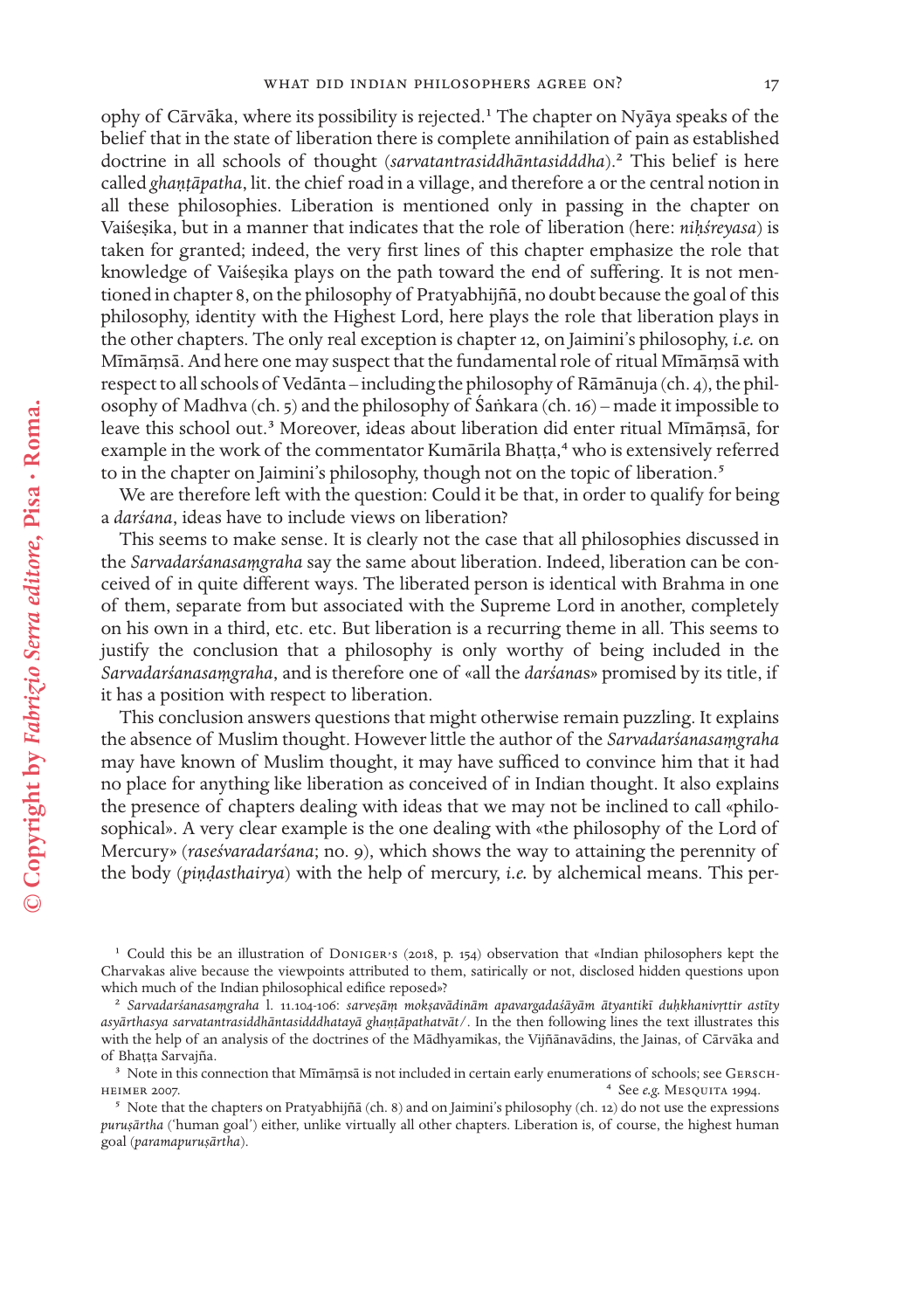ennity of the body is here called *jīvanmukti* 'liberation-in-life'; the chapter uses this expression in a way quite diferent from other thinkers (see below). Liberation of sorts clearly plays a central role, even in this chapter.

This expression 'liberation-in-life' is only used in the chapter on alchemy. This is peculiar. The author of the *Sarvadarśanasaṃgraha* must have been aware of the existence of the book called *Jīvanmuktiviveka* 'Investigation of Liberation-in-Life', or at the very least of the ideas promulgated therein. This *Jīvanmuktiviveka* was composed by Mādhava the older brother of Sāyaṇa (after he had adopted the name Vidyāraṇya upon taking *saṃnyāsa*). This Mādhava was the uncle of the author of the *Sarvadarśana saṃgraha* or at least, if Cannibhaṭṭa was indeed its author, someone he knew or knew about. There is evidence that the author of the *Sarvadarśanasaṃgraha* was closely acquainted with at least one earlier work of this Mādhava: Its chapter on the philosophy of Jaimini (*i.e.*, Pūrva-Mīmāṃsā) shows the infuence of the latter's *Jaiminīyanyāyamā lāvistara*.1 And yet, the notion of liberation-in-life as dealt with in the *Jīvanmuktiviveka* – *i.e.* liberation before death, but diferent from the perennity of the body – is absent from the *Sarvadarśanasaṃgraha*. Only the chapter on alchemy mentions the terms *jīvanmukta* and *jīvanmukti* several times, but uses these in an altogether diferent manner, as we have seen.<sup>2</sup> This same chapter specifies that in all other philosophies (as it puts it: in all *six* philosophies) liberation takes place after death.<sup>3</sup> This last claim is historically incorrect. Some earlier authors, among them Śaṅkara himself, knew the notion of liberation before death and used the expression *jīvanmukti* to refer to it.<sup>4</sup> However, the author of the *Sarvadarśanasaṃgraha* does not correct this claim, neither here nor elsewhere in his book. Liberation *tout court*, on the other hand, is a frequent topic, as we have seen. We cannot but conclude that the ideas of Mādhava/Vidyāraṇya had not convinced him.

The above claim as to the absence of the term *jīvanmukti* in all chapters of the *Sarvadarśanasaṃgraha* with the exception of the chapter on alchemy has been challenged. According to Rafaele Torella (1980, p. 409), the word did originally occur in chapter 8, which deals with the philosophy of *pratyabhijñā*. In his study of this chapter, Torella points out that parts of it have been taken *verbatim* from other works, including the *Īśvarapratyabhijñāvimarśinī* of Abhinavagupta. On the basis of that text, he proposes to emend a passage of the *Sarvadarśanasaṃgraha* that does *not* contain the word *jīvanmukti* in such a manner that it now *does* contain this word.

Torella's proposal cannot be accepted for the simple reason that the passage as it occurs in all editions of the *Sarvadarśanasaṃgraha* makes perfect sense.<sup>5</sup> Rather than emending the text, we have occasion to observe that, to all appearances, the author of the *Sarvadarśanasaṃgraha* modifed the wording of the *Īśvarapratyabhijñāvimarśinī* in such a manner that the word *jīvanmukti* does not occur in his own text. In other words, he consciously avoided this term.

5 For details, see the Appendix to my article *The Vaiśeṣika Path to Liberation in Context* (in preparation).

 $1$  KURATA 1994.

<sup>2</sup> This chapter quotes many verses from the *Rasārṇava*, an alchemical text that promises *jīvanmukti* in the form of an immortal body through the use of mercury.

<sup>3</sup> *Sarvadarśanasaṃgraha* (ed. Abhyankar) l. 9.11: *ṣaṭsv api darśaneṣu dehapātānantaraṃ mukter uktatayā* «Because it has been stated in all the six philosophies that liberation takes place after the death of the body».

<sup>4</sup> See Oberhammer 1994, pp. 15-17; Fort 1991, p. 2015; Slaje 1986; 2000, p. 172.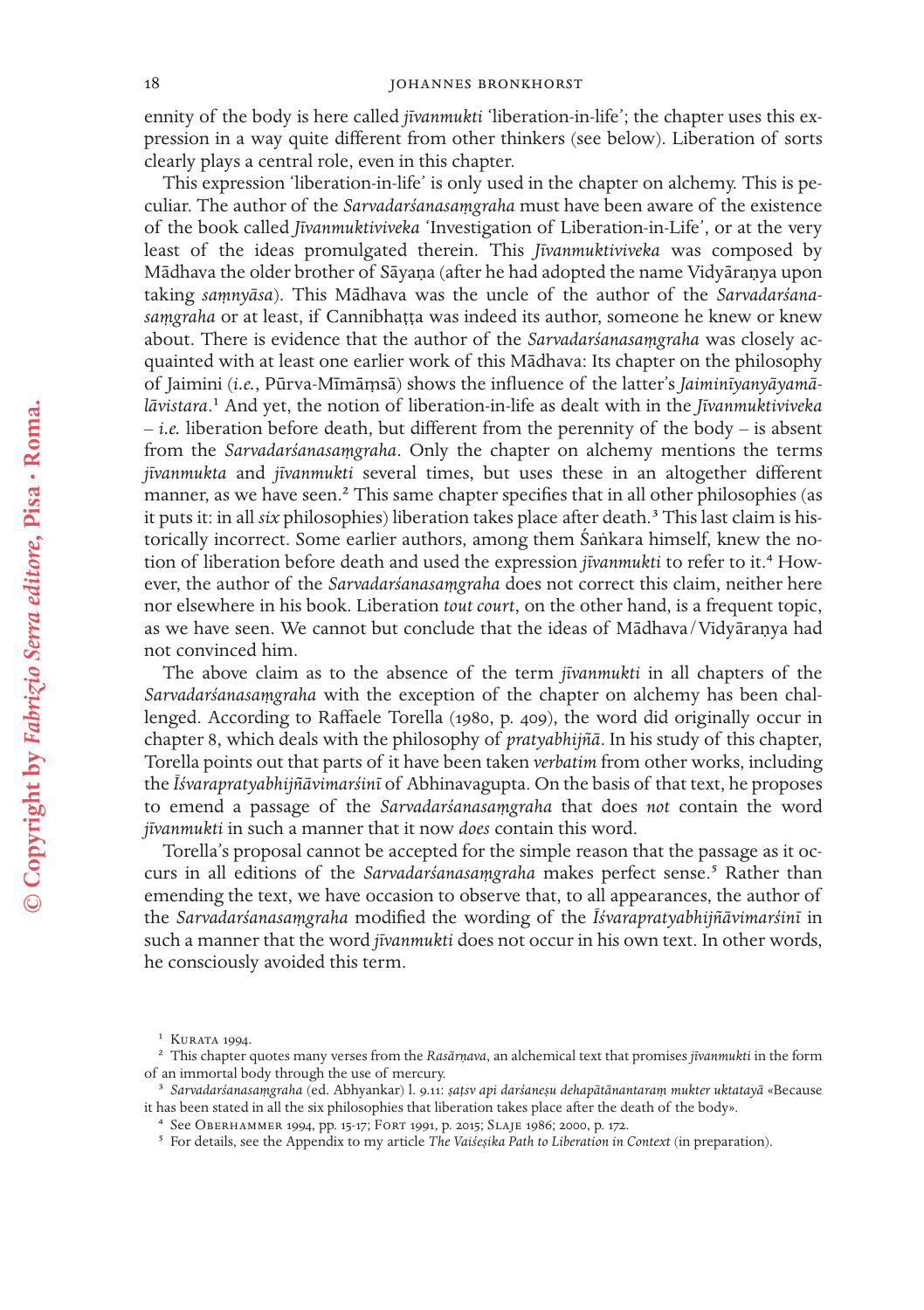How can we make sense of the fact that the author of the *Sarvadarśanasaṃgraha* ignored ideas about liberation-in-life that were so close to his own concern with liberation, ideas that were being developed under his nose, so to say? One reason may be that the *Jīvanmuktiviveka* «departs from the mainstream Advaita of Śaṅkara by prescribing in addition to knowledge a further program of yogic discipline based on such texts as the Bhagavad Gītā …, the Pātañjala Yogasūtras …, the Gauḍapādīya Kārikās …, and the Laghu-Yogavāsiṣṭha … He integrates the structures of thought from the Śaṅkaran Advaita and the Pātañjalīya Yoga systems into one system bearing on the life and goal of the renouncer». (Goodding 2002, pp. 1-2). This may not have been to the taste of the author of the *Sarvadarśanasaṃgraha*. It is also not impossible that the *Jīvanmuktiviveka*, which appears to be a product of its author's last years (Sprockhoff 1964, p. 225), had not yet been composed at the time of the *Sarvadarśanasaṃgraha*.

However, perhaps the most important reason for the absence of liberation-in-life in the *Sarvadarśanasaṃgraha* may be the following: The *Jīvanmuktiviveka* and its ideas had a political dimension. By establishing the possibility of liberation-in-life within the Advaita tradition and criticizing the rejection of this possibility by the followers of Viśiṣṭādvaita, Mādhava/Vidyāraṇya emphasized the superiority of his own (Advaita) tradition, and the special spiritual status of its gurus.<sup>1</sup> Stoker (2016, p. 61) describes the situation as follows:

By regarding many of their monastic heads as having achieved this state [of *jīvanmukti*], Smārta Advaitins implicitly claimed a particularly authoritative spiritual status for their religious leaders. In a paradoxical way, the sect extended its worldly infuence through the presumed liberation of their leader from this world. Śaṅkara (c. eighth century) and especially Vimuktātman (c. tentheleventh century) each argued for the necessity of a qualifed teacher to achieve *mokṣa* and strongly implied that the most qualifed teacher would be one who is in the state of *mokṣa* himself. We should not then fnd it surprising that, as proponents of the Advaita tradition became organized into monastic institutions, leading teachers in these communities came to be regarded as *jīvanmukta*s.

A response to this challenge came more than a century later, when another form of Vedānta, Dvaita Vedānta, inspired by the teachings of Madhva, had come to predominate in the Vijayanagara Empire. Its mouthpiece was Vyāsatīrtha.<sup>2</sup> Vyāsatīrtha argued that *jīvanmukta*s have their place in Dvaita Vedānta as much as, if not more than, in Advaita Vedānta.3

Whatever the details of this later development, what interests us at present is that the introduction of liberation-in-life in the *Jīvanmuktiviveka*, *i.e.* liberation before death, was not politically innocent. Is it possible that the author of the *Sarvadarśanasaṃgraha*, in spite of his preference for Advaita Vedānta, did not wish to be involved in this political drama? It cannot be denied that the *Sarvadarśanasaṃgraha* would be a very diferent work if its preference for Advaita Vedānta was not, or not exclusively, based on arguments that support it, but rather on the claim that liberation-in-life is its exclusive privilege.

<sup>&</sup>lt;sup>1</sup> Goodding 2002, p. 19; STOKER 2016, p. 55. Goodding points out that Vidyāraṇya may have countered criticism with respect to the Advaita notion of *jīvanmukti* from the side of Vedānta Deśika.

<sup>2</sup> Also known as Vyāsarāya. This is the name under which he and his works are discussed in the relevant volume of the *Encyclopedia of Indian Philosophies* (POTTER 2016, p. 380 ff.)

<sup>&</sup>lt;sup>3</sup> For details, see STOKER 2016, p. 61.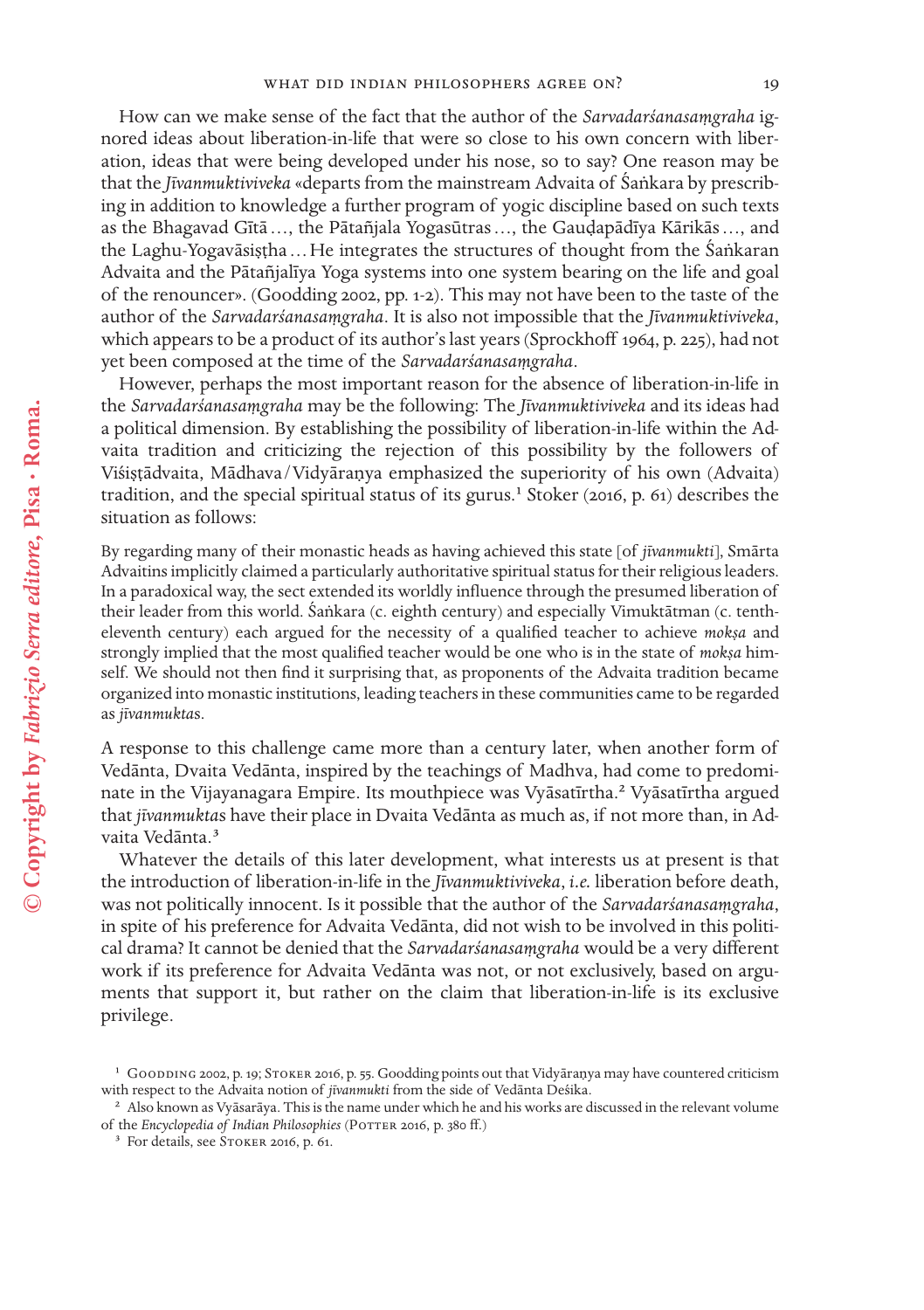Where does all this leave us with respect to the question what Indian philosophers agreed on? Judging by the *Sarvadarśanasaṃgraha*, there were few if any topics about which all philosophers agreed. However, all the philosophies considered worthy of inclusion in this book agreed that liberation was a central concern, whatever precise interpretation is given to it.

#### **REFERENCES**

- Bisschop P. C. 2018, *India and the Making of Hinduism: The Contribution of the Purāṇas*, in *Religion and Orientalism in Asian Studies*, edited by Kiri Paramore, London etc., Bloomsbury Academic, pp. 39-50.
- Bronkhorst J. 1993, *Kathāvatthu and Vijñānakāya*, in *Premier Colloque Étienne Lamotte* (Bruxelles et Liège, 24-27 septembre 1989), Université Catholique de Louvain, Institut Orientaliste Louvain-la-Neuve, pp. 57-61.
- Bronkhorst J. forthcoming, *The* Sarvadarśanasaṃgraha*: One Text or Two? One Author or Two?*, in *Torella Felicitation Volume*, edited by Vincenzo Vergiani and Francesco Sferra, Istituto Orientale di Napoli, Series Minor.
- Bronkhorst J. forthcoming a, *Mādhava's Nasties:* nāstikas *in the* Sarvadarśanasaṃgraha, in preparation.
- Bronkhorst J., Diaconescu B. & Kulkarni M. 2013, *The Arrival of* Navya-Nyāya *Techniques in* Varanasi, in *An Indian Ending: Rediscovering the Grandeur of Indian Heritage for a Sustainable Future. Essays in Honour of Professor Dr. John Vattanky SJ on Completing Eighty Years*, with Bogdan Diaconescu & Malhar Kulkarni, edited by Kuruvilla Pandikattu & Binoy Pichalakkattu, New Delhi, Serials Publications, pp. 73-109.
- Brunner H. 1981, *Un chapitre du* Sarvadarśanasaṃgraha*: le* Śaivadarśana, «Mélanges chinois et bouddhiques», 20 (*Tantric and Taoist Studies in Honour of R. A. Stein*, vol. 1, edited by Michel Strickmann), pp. 96-140.
- Doniger W. 2018, *Against Dharma. Dissent in the Ancient Indian Sciences of Sex and Politics*, New Haven-London, Yale University Press.
- Eltschinger V. 2012, *Apocalypticism, Heresy and Philosophy*, in *World View and Theory in Indian Philosophy*, edited by Piotr Balcerowicz, New Delhi, Manohar («Warsaw Indological Studies Series», 5), pp. 29-86.
- Fort A. O. 1991, *Knowing Brahman while Embodied: Śaṅkara on* jīvanmukti, «Journal of Indian Philosophy», 19 (4), pp. 369-389.
- Fort A. 2015, *Embodied Liberation (jīvanmukti) in the Yogavāsiṣṭha*, in *Engaged Emancipation. Mind, Morals, and Make-Believe in the Mokṣopāya (Yogavāsiṣṭha)*, edited by Christopher Key Chapple & Arindam Chakrabarti, Albany, State University of New York Press (Reprint: Delhi, Motilal Banarsidass, 2017), pp. 247-266.
- Freschi E. 2018, *Veṅkaṭanātha (Vedānta Deśika) (c. 1269-c. 1370)*, in *Internet Encyclopedia of Philosophy (IEP)*; https://www.iep.utm.edu/venkatan/ (accessed 5.12.2018)
- Galewicz C. 2009, *A Commentator in Service of the Empire: Sāyaṇa and the Royal Project of Commenting on the Whole of the Veda*, Vienna, University of Vienna («Publications of the De Nobili Research Library», 35).
- Ganeri J. (ed.) 2017, *The Oxford Handbook of Indian Philosophy*, Oxford University Press.
- Gerschheimer G. 2007, *Les 'six doctrines de spéculation' (ṣaṭtarkī): Sur la catégorisation variable des systèmes philosophiques dans l'Inde classique*, in *Expanding and Merging Horizons. Contributions to South-Asian and Cross-Cultural Studies in Commemoration of Wilhelm Halbfass*, edited by Karin Preisendanz, Vienna, Austrian Academy of Sciences Press, pp. 239-258.
- GOODDING R. A. 2002, *The Treatise on Liberation-in-Life. Critical Edition and Annotated Translation of The Jīvanmuktiviveka of Vidyāraṇya*, Dissertation, University of Texas at Austin.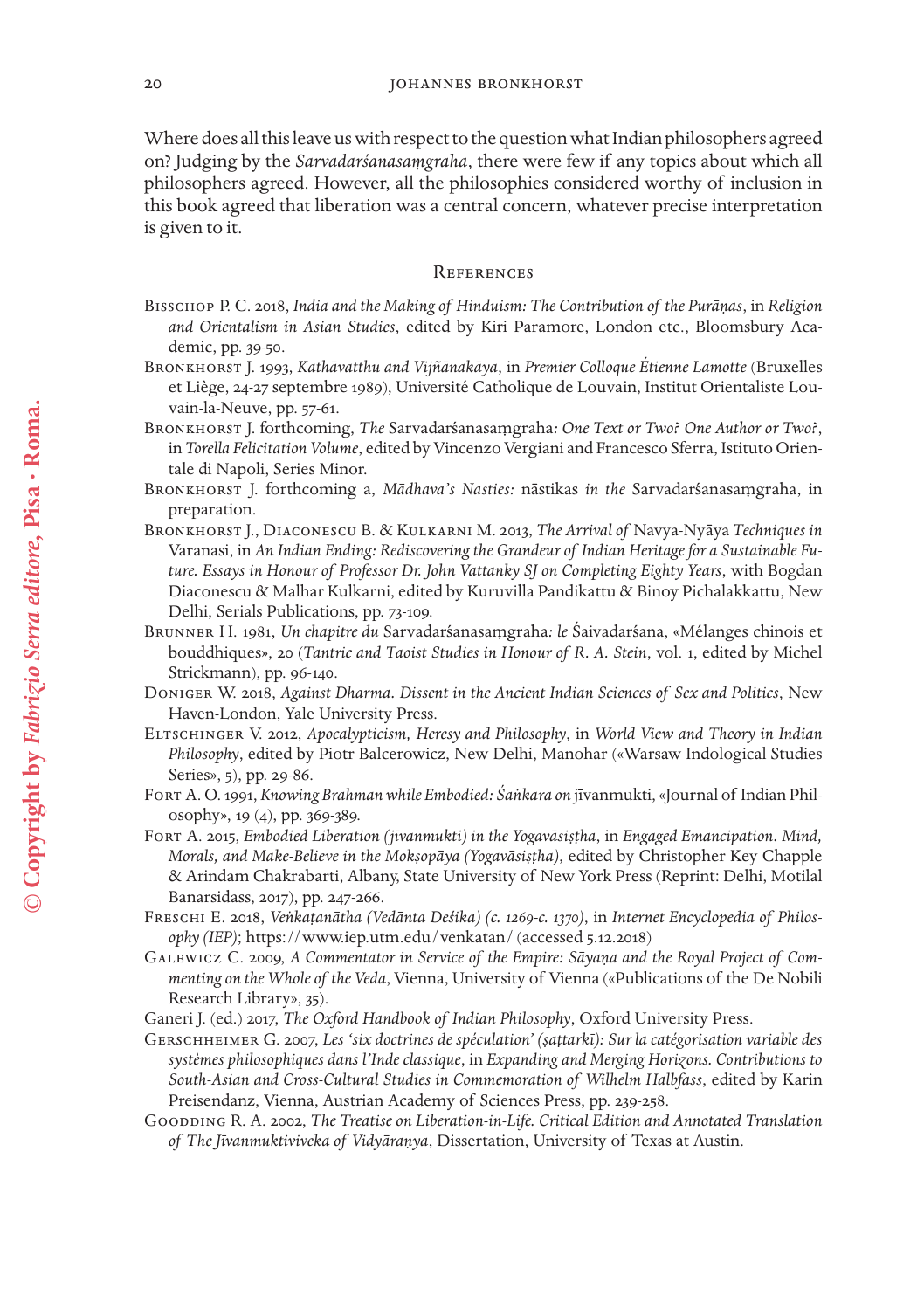- Halbfass W. 1988, *India and Europe. An Essay in Understanding*, Albany, State University of New York Press.
- Kurata H. 1994, *Mādhava on Mīmāṃsā*, in *Studies in Mīmāṃsā. Dr. Mandan Mishra Felicitation Volume*, Edited by R. C. Dwivedi, Delhi, Motilal Banarsidass, pp. 341-369.
- Lycett M. T. & Morrison K. D. 2013, *The 'Fall' of Vijayanagara Reconsidered: Political Destruction and Historical Construction in South Indian History*, «Journal of the Economic and Social History of the Orient», 56, pp. 433-470.
- Mesquita R. 1994, *Die Idee der Erlösung bei Kumārilabhaṭṭa*, «Wiener Zeitschrift für die Kunde Südasiens», 38, pp. 451-484.
- Mesquita R. 2007, *Madhvas Zitate aus den Purāṇas und dem Mahābhārata. Eine analytische Zusammenstellung nicht identifzierbarer Quellenzitate in Madhvas Werken nebst Übersetzung und Anmerkungen*, Wien, Institut für Südasien-, Tibet- und Buddhismuskunde der Universität Wien («Publications of the De Nobili Research Library», 34).
- Oberhammer G. 1994, *La délivrance, dès cette vie (jīvanmukti)*, Paris, de Boccard («PICI», 61).
- Pollock S. 2006, *The Language of the Gods in the World of Men. Sanskrit, Culture, and Power in Premodern India*, Berkeley – Los Angeles – London, University of California Press.
- Potter K. H. (ed.) 2016, *Encyclopedia of Indian Philosophies, vol. XVIII: Dvaita Vedānta Philosophy*, Delhi, Motilal Banarsidass.
- Qvarnström O. 1999, *Haribhadra and the Beginnings of Doxography in India*, in *Approaches to Jaina Studies. Philosophy, Logic, Rituals and Symbols*, edited by N. K. Wagle & Olle Qvarnström, University of Toronto, Centre for South Asian Studies, pp. 169-210.
- Sachau E. C. 1888, *Alberuni's India. An Account of the Religion, Philosophy, Literature, Geography, Chronology, Astronomy, Customs, Laws and Astrology of India about A. D. 1013*, London, Routledge and Kegan Paul, Reprint: New Delhi, S. Chand & Co.
- *Sarvadarśanasaṃgraha*, *Sarva-darśana-saṃgraha of Sāyaṇa-Mādhava*, edited with an original commentary in Sanskrit by Mahāmahopādhyāya Vasudev Shastri Abhyankar (First published in 1924). Third edition seen through the press by T. G. Mainkar. Poona, Bhandarkar Oriental Research Institute, 1978 («Government Oriental Series, Class A, No. 1»).
- Slaje W. 1986, *Niḥśreyasam im alten Nyāya*, «Wiener Zeitschrift für die Kunde Südasiens», 30, pp. 163-177.
- SLAJE W. 2000, Liberation from Intentionality and Involvement: On the Concept of jīvanmukti Accord*ing to the Mokṣopāya*, «Journal of Indian Philosophy», 28 (2), pp. 171-194.
- Sprockhoff J. F. 1964, *Der Weg zur Erlösung bei Lebzeiten, ihr Wesen und ihr Wert, nach dem Jīvanmuktiviveka des Vidyāraṇya*, «Wiener Zeitschrift für die Kunde Süd- und Ostasiens», 8, pp. 224-262.
- Stoker V. 2016, *Polemics and Patronage in the City of Victory. Vyāsatīrtha, Hindu Sectarianism, and the Sixteenth-Century Vijayanagara Court*, Oakland, University of California Press.
- Thapar R. 2018, *Indian Cultures as Heritage. Contemporary Pasts*, New Delhi, Aleph.
- Torella R. 1980, *Due capitoli del* Sarvadarśanasaṃgraha*: Śaivadarśana e Pratyabhijñādarśana*, «Rivista degli Studi Orientali», 53 (3/4), pp. 361-410.
- Verghese A. 1995, *Religious Traditions at Vijayanagara as Revealed Through its Monuments*, New Delhi, Manohar / American Institute of Indian Studies.